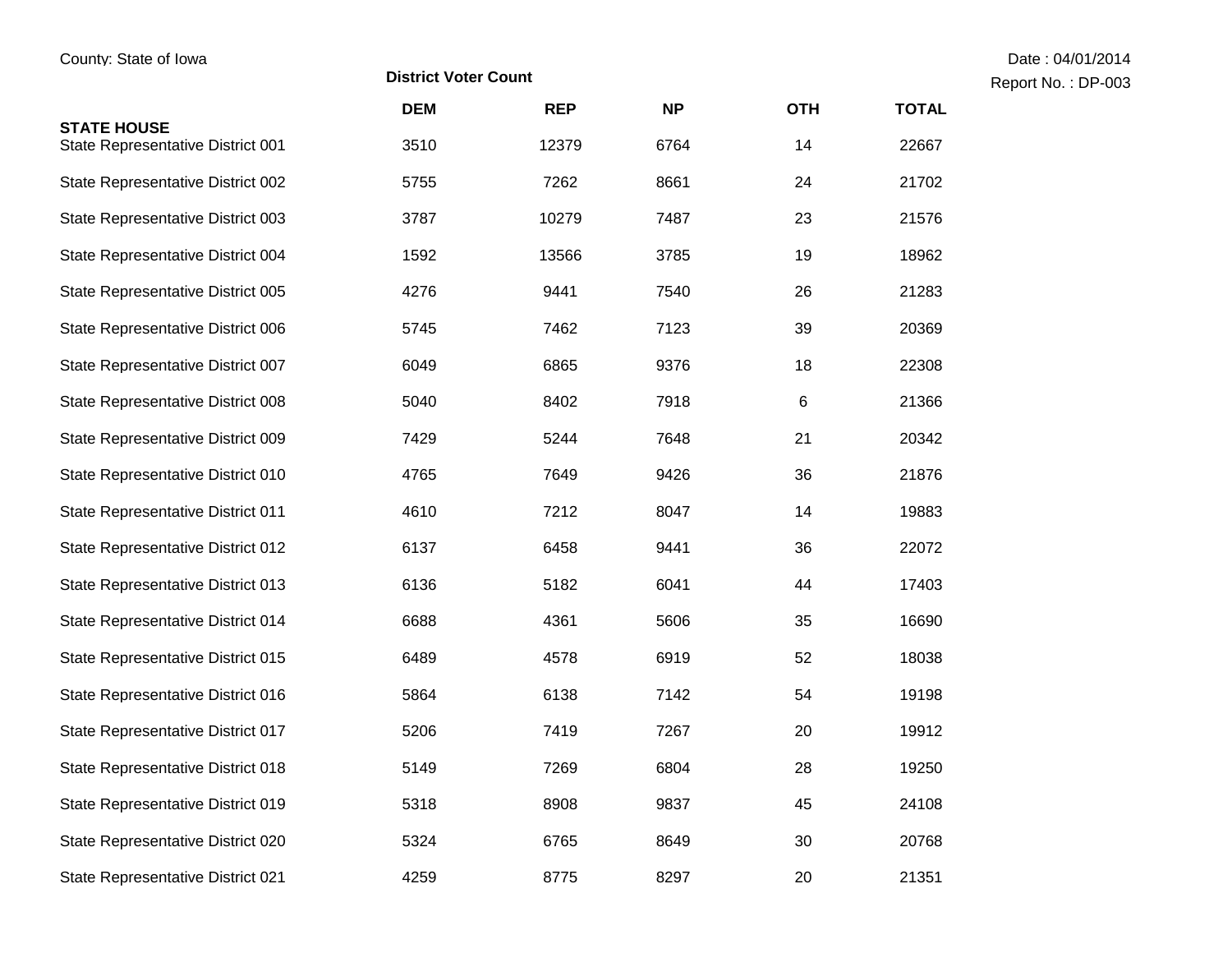| State Representative District 022 | <b>DEM</b><br>5051 | <b>REP</b><br>10673 | <b>NP</b><br>7222 | <b>OTH</b><br>20 | <b>TOTAL</b><br>22966 |
|-----------------------------------|--------------------|---------------------|-------------------|------------------|-----------------------|
| State Representative District 023 | 4345               | 10100               | 7412              | 23               | 21880                 |
| State Representative District 024 | 3815               | 8962                | 7012              | 19               | 19808                 |
| State Representative District 025 | 6177               | 7956                | 8336              | 31               | 22500                 |
| State Representative District 026 | 6947               | 7019                | 7754              | 32               | 21752                 |
| State Representative District 027 | 5680               | 6504                | 7536              | 26               | 19746                 |
| State Representative District 028 | 6003               | 7349                | 8032              | 20               | 21404                 |
| State Representative District 029 | 8351               | 5911                | 7965              | 16               | 22243                 |
| State Representative District 030 | 6812               | 7209                | 7093              | 47               | 21161                 |
| State Representative District 031 | 7754               | 4540                | 5763              | 39               | 18096                 |
| State Representative District 032 | 8114               | 2709                | 4896              | 56               | 15775                 |
| State Representative District 033 | 8160               | 3304                | 5395              | 53               | 16912                 |
| State Representative District 034 | 8767               | 3753                | 6003              | 77               | 18600                 |
| State Representative District 035 | 7778               | 2233                | 4532              | 45               | 14588                 |
| State Representative District 036 | 9493               | 5203                | 6238              | 81               | 21015                 |
| State Representative District 037 | 5993               | 9247                | 7667              | 61               | 22968                 |
| State Representative District 038 | 6541               | 6863                | 6655              | 45               | 20104                 |
| State Representative District 039 | 5978               | 9033                | 7759              | 63               | 22833                 |
| State Representative District 040 | 6704               | 7706                | 6353              | 44               | 20807                 |
| State Representative District 041 | 10283              | 5082                | 5773              | 86               | 21224                 |
| State Representative District 042 | 6818               | 7509                | 6796              | 71               | 21194                 |
| State Representative District 043 | 7168               | 7928                | 6072              | 46               | 21214                 |
| State Representative District 044 | 5250               | 8852                | 10352             | 37               | 24491                 |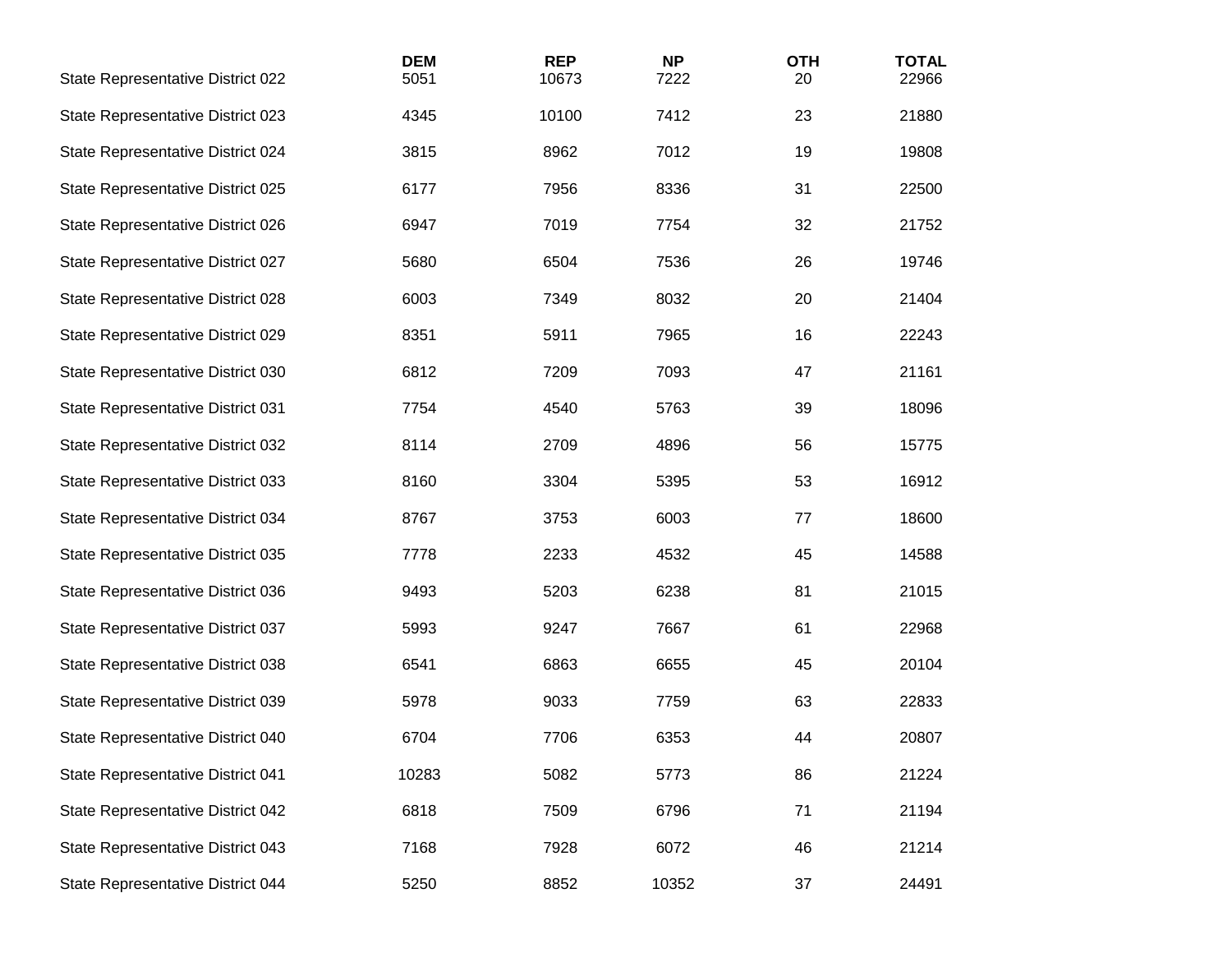| State Representative District 045 | <b>DEM</b><br>7258 | <b>REP</b><br>5377 | <b>NP</b><br>8930 | <b>OTH</b><br>124 | <b>TOTAL</b><br>21689 |
|-----------------------------------|--------------------|--------------------|-------------------|-------------------|-----------------------|
| State Representative District 046 | 7034               | 5584               | 8770              | 159               | 21547                 |
| State Representative District 047 | 6406               | 6660               | 8581              | 32                | 21679                 |
| State Representative District 048 | 6031               | 7147               | 8571              | 31                | 21780                 |
| State Representative District 049 | 4971               | 7335               | 8574              | 37                | 20917                 |
| State Representative District 050 | 4267               | 9157               | 7976              | 29                | 21429                 |
| State Representative District 051 | 5733               | 6442               | 8607              | 16                | 20798                 |
| State Representative District 052 | 6574               | 5284               | 9541              | 21                | 21420                 |
| State Representative District 053 | 7419               | 4751               | 9410              | 20                | 21600                 |
| State Representative District 054 | 4419               | 8541               | 8467              | 19                | 21446                 |
| State Representative District 055 | 6092               | 6871               | 7971              | 43                | 20977                 |
| State Representative District 056 | 5345               | 7329               | 8104              | 11                | 20789                 |
| State Representative District 057 | 7534               | 6091               | 8959              | 30                | 22614                 |
| State Representative District 058 | 7938               | 4745               | 9675              | 24                | 22382                 |
| State Representative District 059 | 6110               | 5591               | 8849              | 108               | 20658                 |
| State Representative District 060 | 6355               | 7315               | 8741              | 39                | 22450                 |
| State Representative District 061 | 7497               | 4127               | 7811              | 32                | 19467                 |
| State Representative District 062 | 9500               | 2544               | 7201              | 38                | 19283                 |
| State Representative District 063 | 5249               | 6615               | 10188             | 28                | 22080                 |
| State Representative District 064 | 5820               | 4589               | 9046              | 18                | 19473                 |
| State Representative District 065 | 9443               | 4752               | 7371              | 72                | 21638                 |
| State Representative District 066 | 7590               | 6310               | 8164              | 62                | 22126                 |
| State Representative District 067 | 6146               | 7308               | 8835              | 53                | 22342                 |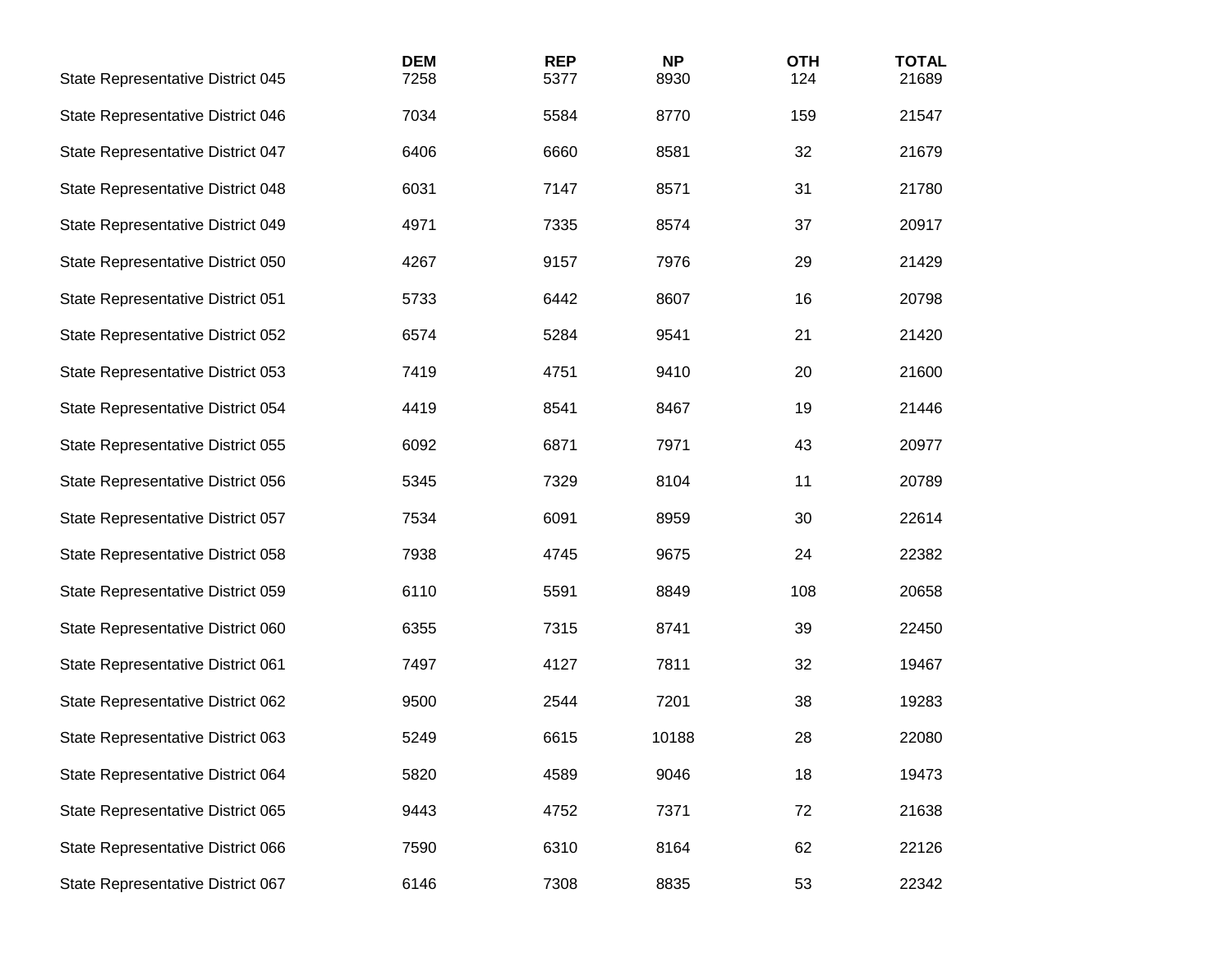| State Representative District 068 | <b>DEM</b><br>6925 | <b>REP</b><br>6518 | <b>NP</b><br>8924 | <b>OTH</b><br>69 | <b>TOTAL</b><br>22436 |
|-----------------------------------|--------------------|--------------------|-------------------|------------------|-----------------------|
| State Representative District 069 | 8229               | 4051               | 8468              | 62               | 20810                 |
| State Representative District 070 | 8652               | 5051               | 8295              | 46               | 22044                 |
| State Representative District 071 | 6063               | 5399               | 7338              | 15               | 18815                 |
| State Representative District 072 | 5887               | 6527               | 9020              | 21               | 21455                 |
| State Representative District 073 | 6726               | 5994               | 8355              | 45               | 21120                 |
| State Representative District 074 | 9746               | 4631               | 7292              | 81               | 21750                 |
| State Representative District 075 | 5529               | 6022               | 9598              | 26               | 21175                 |
| State Representative District 076 | 6872               | 6644               | 9618              | 37               | 23171                 |
| State Representative District 077 | 8126               | 5757               | 8855              | 44               | 22782                 |
| State Representative District 078 | 5197               | 7527               | 7684              | 36               | 20444                 |
| State Representative District 079 | 4356               | 9746               | 7576              | 34               | 21712                 |
| State Representative District 080 | 6479               | 6720               | 7601              | 21               | 20821                 |
| State Representative District 081 | 8370               | 4460               | 6620              | 23               | 19473                 |
| State Representative District 082 | 6548               | 6921               | 7276              | 76               | 20821                 |
| State Representative District 083 | 8775               | 3550               | 7676              | 29               | 20030                 |
| State Representative District 084 | 4904               | 7484               | 8093              | 20               | 20501                 |
| State Representative District 085 | 13177              | 5261               | 11568             | 230              | 30236                 |
| State Representative District 086 | 11722              | 4401               | 10193             | 168              | 26484                 |
| State Representative District 087 | 9543               | 4222               | 7240              | 29               | 21034                 |
| State Representative District 088 | 6287               | 6312               | 7780              | 17               | 20396                 |
| State Representative District 089 | 8009               | 4721               | 9657              | 29               | 22416                 |
| State Representative District 090 | 9115               | 3118               | 9024              | 48               | 21305                 |